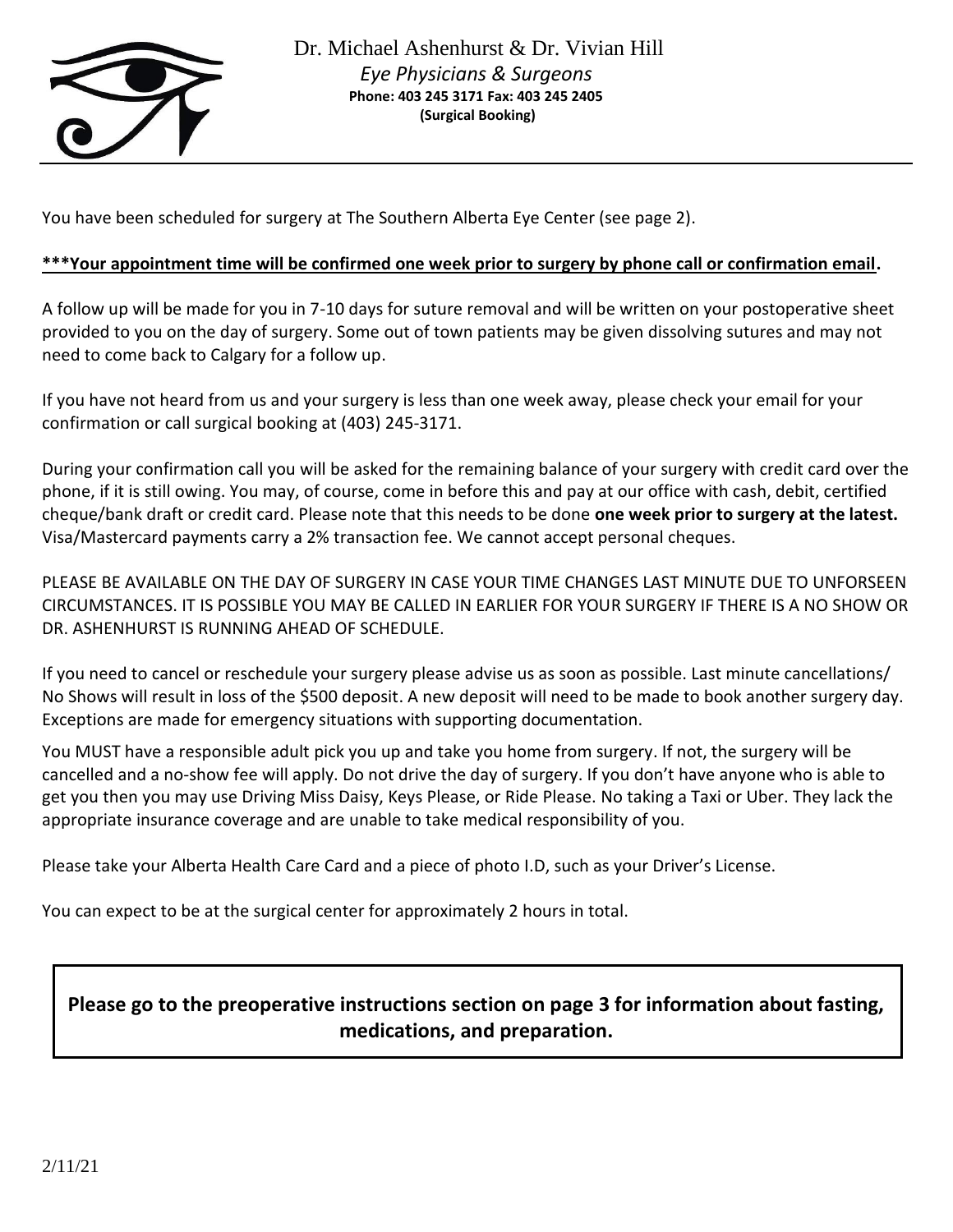# **Southern Alberta Eye Center Third Floor, 5340, 1st ST SW, Calgary, AB, T2H 0C8**

The easiest way to get to the surgical center is to turn East onto 53<sup>rd</sup> Avenue SW off of Macleod trail. Follow this road to the end and you will come to a T-junction. The building is white and says the Southern Alberta Eye Center at the top. Paid parking is located at the back of the building. Please proceed to the third floor to check in. You will check in at the surgical desk.

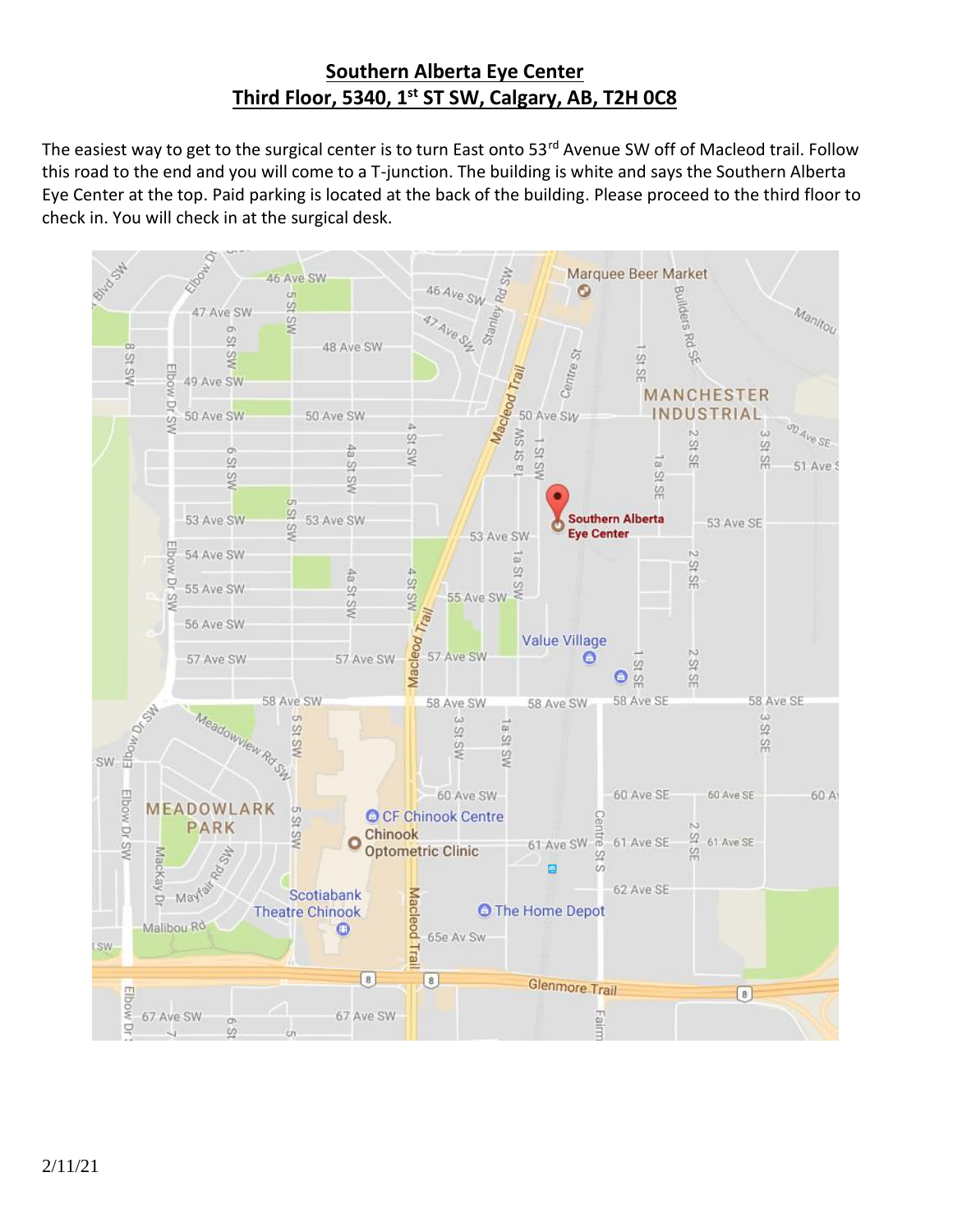### **Pre-Operative Instructions**

- **DO NOT EAT ANY SOLID FOOD OR MILK PRODUCTS FOR A MINIMUM OF 10 HOURS PRIOR TO YOUR PROCEDURE. CLEAR FLUIDS** (apple juice, water, black tea or black coffee) **ARE ALLOWED UP TO 3 HOURS BEFORE YOUR SCHEDULED SURGERY TIME.** Gum, candy, cream, orange juice, and sugar are considered food products. You must be fasting even if we are planning to use a local anesthetic. If you eat then your surgery will be cancelled and a no show fee will apply.
- *GENERAL WARNING: Smoking causes poor healing and should be avoided.*
- You must not drive or take the bus from your surgery. Please arrange to have someone there to pick you up and take you home after your surgery.
- DO continue taking prescribed medications, including blood pressure pills, on the day of surgery. Diabetic medication that needs to be taken with food will need to be taken after surgery. We will arrange surgery for diabetics in the early morning to ensure you are not fasting too long.
- Blood thinners (**ASA**, **Warfarin**, **Pradaxa**, **Xarelto**) are usually discontinued 1 week prior to surgery please contact your prescribing doctor to make a specialized plan for you. Other blood thinners such as **Vitamin E, Ginko Biloba, ginger**, **garlic**, **Advil, Motrin, Naproxen,** and **green tea** need to be discontinued a week prior to surgery.

Note: Tylenol is NOT a blood thinner and can be taken as needed pre-operatively.

- Please remove ALL make-up and arrive with a clean face on the day of surgery. It is best to wash your face with soap on the day of surgery. It is OK to apply a light moisturizer.
- You will not be changing into a robe, so please wear something you are comfortable laying down in.

### **Post-Operative Instructions**

- You will be provided with a post op kit after your surgery, which will include the items that you need during your recovery.
	- 1. If you have external sutures, you will be given an antibiotic ointment called Ciloxan. Apply this to the incision for two weeks. If you have dissolving sutures then you may use this ointment for longer to help them dissolve faster.
	- 2. You can use artificial teardrops or tear gel as often as you like, for comfort. Your eyes will often feel stiff and not blink properly for a while after the surgery. Dry eye can be very common after surgery and the use of artificial tears will help. You will be given a small bottle of drops in your kit.
	- 3. When surgery involves the inner surface of the lid you will be given a bottle of medicated drops called Tobradex to prevent infection and discomfort. The most common surgery involving the conjunctiva is the lower transconjunctival blepharoplasty or ectropion repair.
	- 4. You can use Vitamin E oil, Dermatix or Scar reduction gel on the incision after your stitches are taken out/dissolved. We feel that Vitamin E Oil helps reduce scar tissue formation. Apply a thin layer twice per day for one month post op to help minimize scarring (SKIN INCISIONS ONLY). If you have skin incisions then you will be provided with a scar reduction gel you can use.
	- 5. We recommend washing your face with the **Alumier SensiCalm** or Baby Shampoo. The Gentle Cleanser is formulated for sensitive or traumatized skin and is gentle enough to start using 48 hours post operatively.

For patients having a secondary "touch up" procedure, you will only receive the medicated drops and/or ointment and some artificial tears in your post op bag.

- You must be light activity for one week following any type of surgery. No bending or lifting over 10 pounds. No working out, sports, or straining.
- If you require a letter for your work, please contact surgical booking and we will write one up for you free of charge. Any extra forms such as attending physician statements or short term disability forms can be filled out for a fee.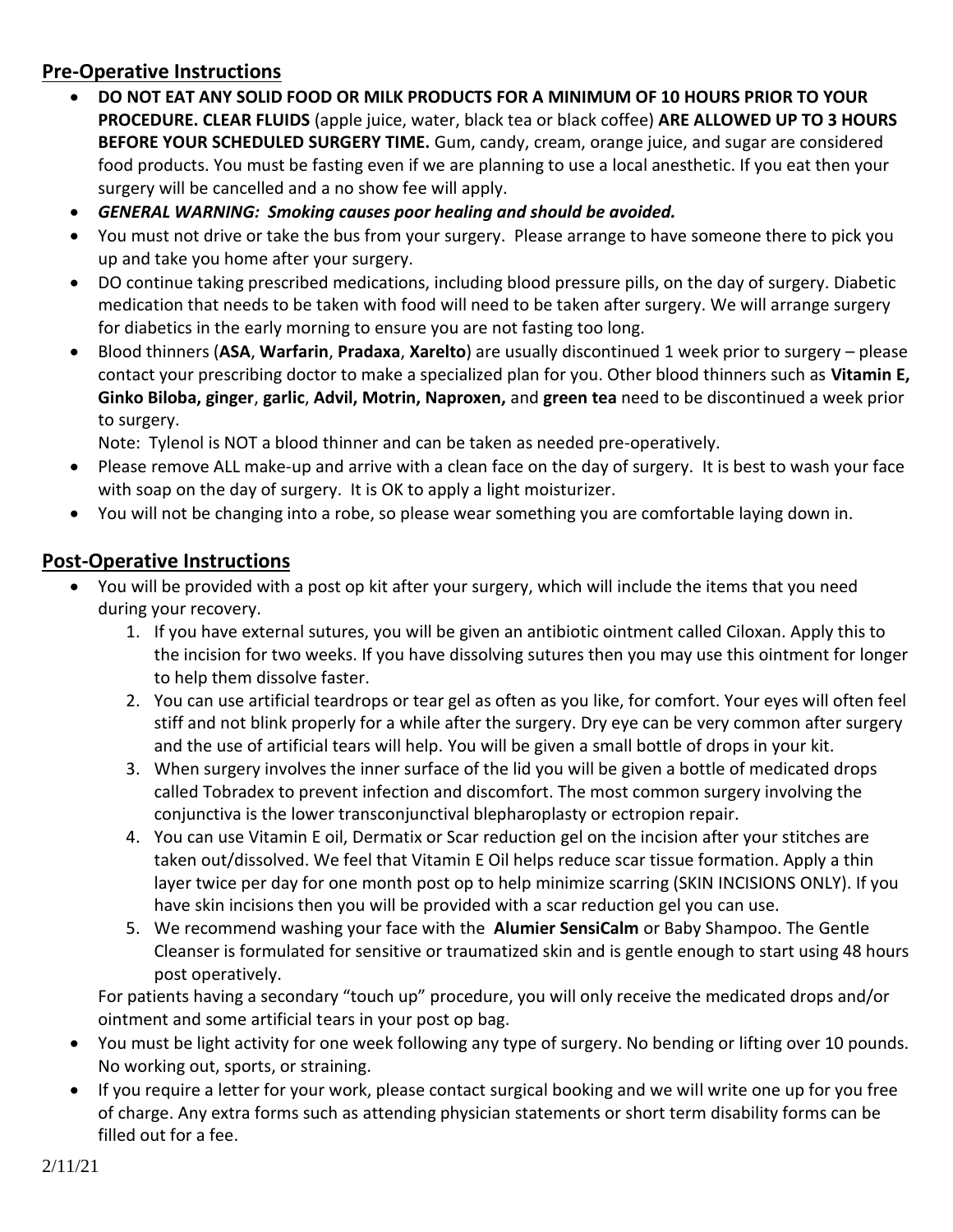- No flying within one week of surgery.
- You can shower the following day so long as you avoid getting water or strong soaps in the eye area.
- Ice (or frozen peas) 10 minutes on and 10 minutes off. Continue for two days, while you are awake.
- Do not leave ice on for any longer than 15 minutes, as this will freeze the skin.
- After a few days you can switch to warm compresses, if you want, for comfort. This will also aid in reduction of bruising and speed up the healing process.
- Elevate the head (for night time sleeping) with an extra pillow or sleep in an easy chair for the first couple of nights. The ice and the elevation will help to reduce swelling.
- You can take Advil and Tylenol (as per manufacturer's instructions) for pain if needed.
- The use of make-up can resume one week after surgery.
- Some patients can feel regret or depression after surgery. This will usually pass as the eyelids heal.

# **What is NORMAL After Surgery**

- It is normal to have fluid collect at the lower lids where the lid and cheekbone meet. This looks like a fluid blister and will go away on its own. You can increase warm compresses in the area to speed along the process.
- Fluid may also collect under the lining (conjunctiva) and look like gel or a blister on the eye.
- Bruising, redness and swelling often last two weeks or more and are a normal reaction to the sutures. Bruising can travel down the face, sometimes even to the jawline.
- Most people's lids do not look very good one week after surgery. The lids will often appear swollen and uneven for some time after surgery. DON'T PANIC! The healing process can take months and there will be ongoing improvement. The incisions will get itchy, lumpy, and red for a time as they heal, this is normal. The skin around the eyelashes will usually be somewhat numb for a while after the surgery. This will not last forever.

## **What is NOT NORMAL After Surgery**

- Fever
- Uncontrolled swelling, bruising, pain, and loss of vision are a medical emergency. If this happens contact the office immediately or go to an emergency room.
- Excessive bleeding is rare. If you should experience excessive bleeding, apply pressure on the wound with ice packs. Lie quietly with your head elevated. Go to the nearest emergency room or contact the office if bleeding is uncontrolled. After regular office hours you can contact Dr. Ashenhurst directly.

# **Contact numbers**

**Main Office:** (403) 245-3171

**Surgical Center:** (403) 252-3937 Option 4

**Health Link:** 811

## **Sedation**

Most eyelid procedures take 15 to 45 minutes depending on their complexity. Intravenous sedation is available and most patients prefer some mild sedation. We are unable to provide sedation if you have eaten anything within ten hours of your surgery time. There will be some discomfort during the administration of the anesthetic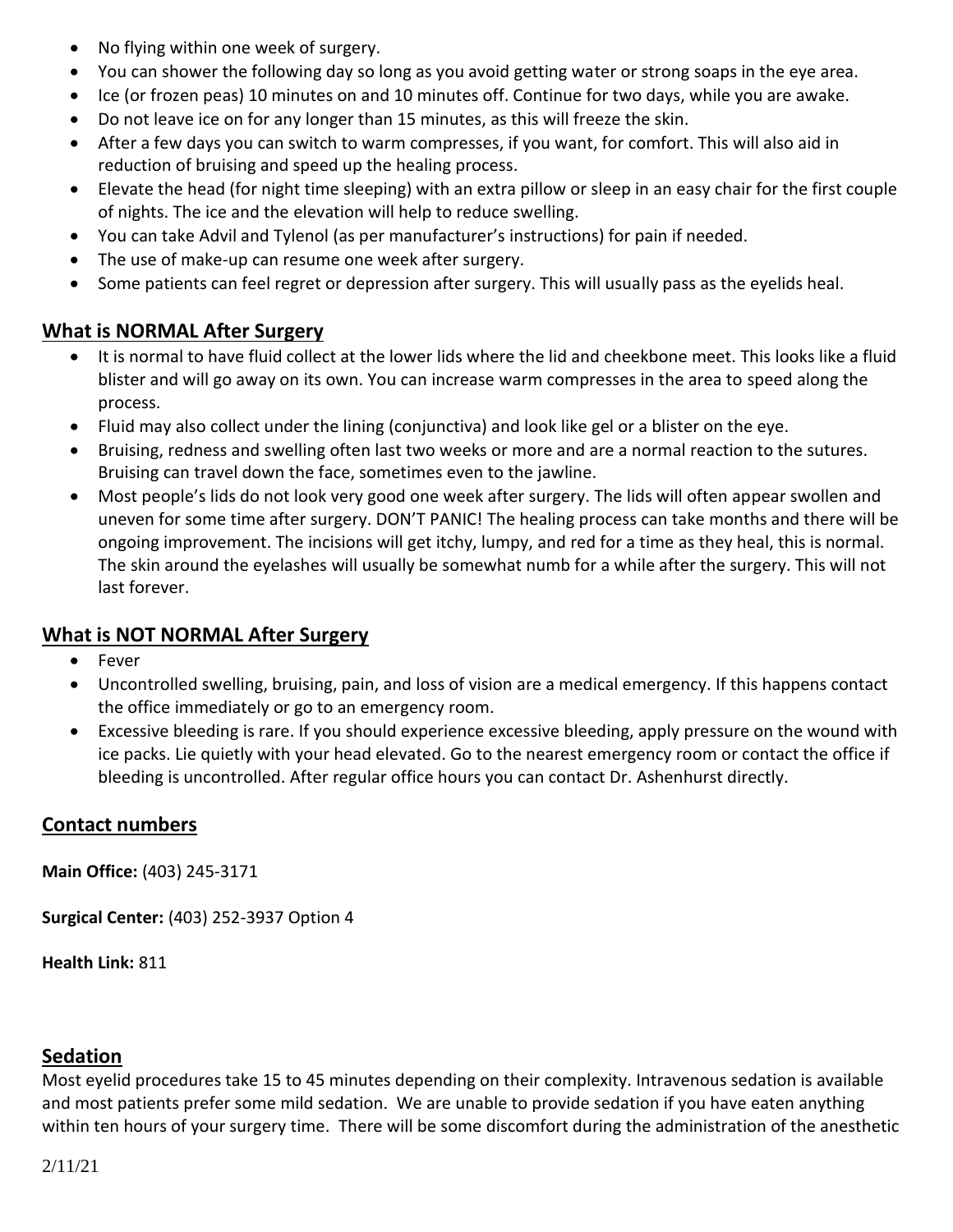and after the surgery. We make every effort to make you as comfortable as possible but the perception of discomfort will vary greatly amongst different patients.

### **Sutures**

Non-dissolving sutures need to be removed in 7-10 days. Some sutures will dissolve on their own in 2-4 weeks. Some patients have a combination of dissolving and non-dissolving sutures and still need to be seen in 7-10 days for suture removal. In special cases (i.e. out of town patients) when all "dissolving" stitches are used, removal is not necessary. Your follow-up appointment will be given to you at the time your surgery is booked. If you did not receive a follow-up appointment, you can expect a call from our office in the next few days after surgery to clarify your follow up process (if needed).

#### **Risks Of Surgery**

All surgery involves general risks including but not limited to: bleeding, infection, sensory or motor nerve and tissue damage and exceedingly rarely, loss of vision, cardiac arrest or other serious bodily injury. Additional risks and complications specific to eyelid surgery are as follows:

| Dry eye                                                        | <b>Keratitis (inflammation)</b>                           |
|----------------------------------------------------------------|-----------------------------------------------------------|
| Ptosis (droopy lid)                                            | Allergic reactions to suture materials                    |
| Entropion or ectropion (rotation of the lid)                   | <b>Excessive bruising</b>                                 |
| <b>Scleral show</b> (more of the white of your eye is visible) | <b>Irregular or prominent scarring</b>                    |
| <b>Asymmetry (Perfect symmetry cannot always be</b>            | Under/over correction requiring revision in the form of a |
| achieved)                                                      | second surgery. (Less than 5% chance)                     |

Temporary punctal plugs are inserted in the lower lid tear drainage channel at the time of surgery for those patients having upper eyelid surgery. This is done to help retain moisture in the eye to alleviate excess dry eye post-operatively. These plugs will dissolve on their own in 2-3 weeks' time. You may find that you have extra tears running down your cheeks during this time. This is normal and is no cause for concern.

The most important risks are infection and excessive bleeding. Although this would be extremely unlikely, there could be a chance of infection getting in the eye and causing loss of vision. In the cases of a severe hemorrhage, blood may track behind the eye (this would look like a tight and severe "black eye") and put pressure on the eye causing darkening or blacking out of vision. Both of these situations are treatable and vision loss is usually reversible. Please advise us ASAP if you are worried about either of these. Telephone numbers are provided.